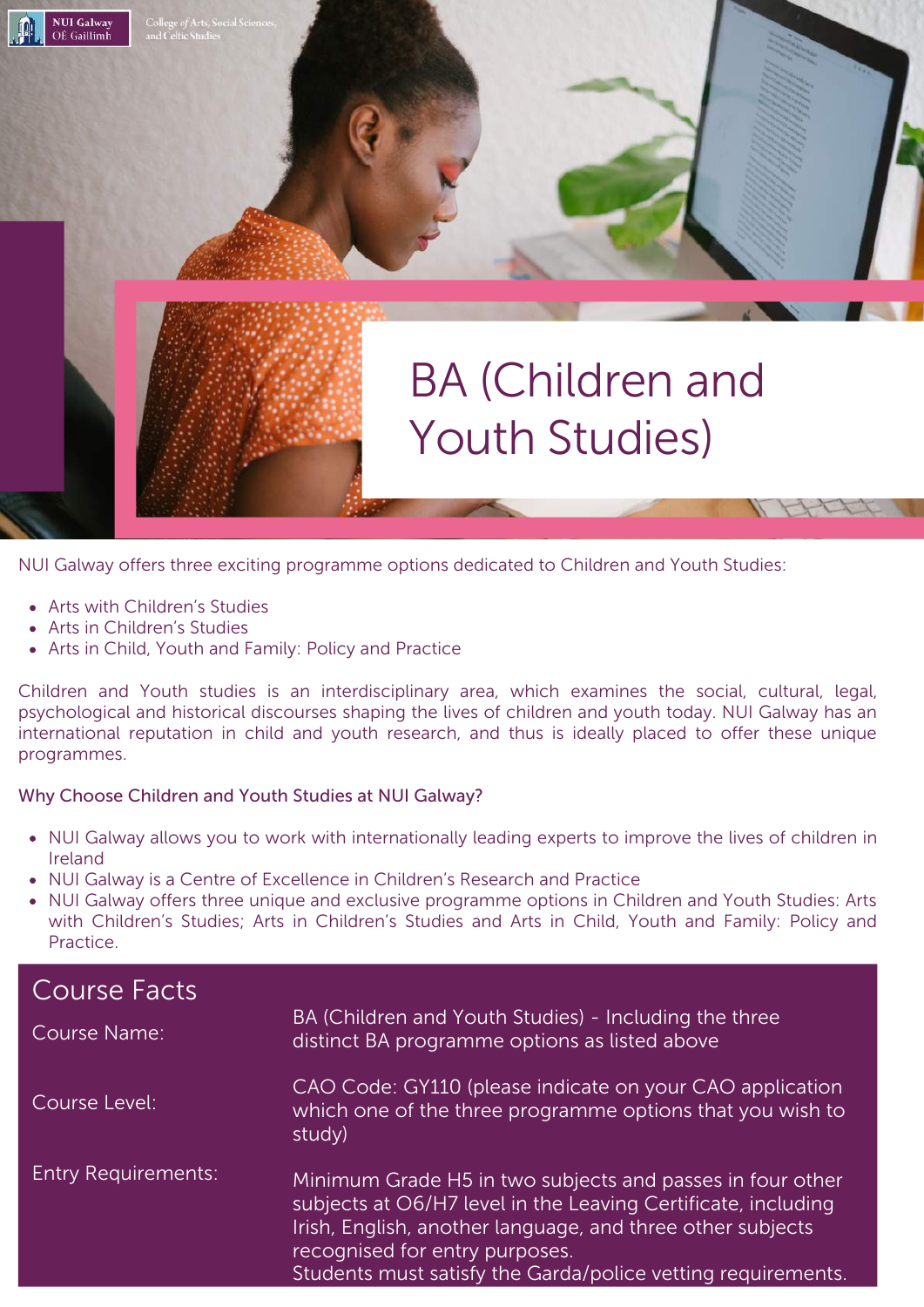### Below is a short description of the three programme options, to help you make an informed decision about the option that suits you most.

All three programme options are four years in duration and are at level 8 on the National framework of qualifications. The three programme options have been designed to provide graduates with different skill-sets and academic knowledge. Therefore, it is important to familiarise yourself with the differences between these programme options and make an informed choice about which one best suits your aspirations as you will be asked to select ONE of the three programme options in your CAO application. However, it is important to note that it would be possible to transfer between the programme options in the first month, in line with University regulations.

## Arts with Children's Studies (AWC)

Based in the School of Education, Arts with Children's Studies (AWC) is the only degree in Ireland and Europe that enables students to combine an Arts degree with a specialism in Children's Studies by taking two traditional Arts subjects alongside Children's Studies to degree Level. This is a versatile degree that students can tailor to their individual interests and ambitions, through their selection of Arts subjects. Depending on the subject combination taken, graduates may be eligible for postgraduate study in law, psychology, speech and language therapy, play therapy, social work, or public policy. The expertise acquired through Arts with Children's Studies (AWC) will assist students in identifying the career path that best suits their particular talents and ambitions. It is the perfect platform from which to pursue careers in social work, advocacy, the creative arts, education and community development and includes a semester-long work placement where students can gain practical experience working with or on behalf of children in the sector of their choice. Students on this programme can pursue an international study exchange or placement even if they are not taking a language as part of their degree. This programme is excellent for students who would like to pursue a career in secondary school teaching by taking Children's Studies with two other subjects recognised by the Teaching Council.

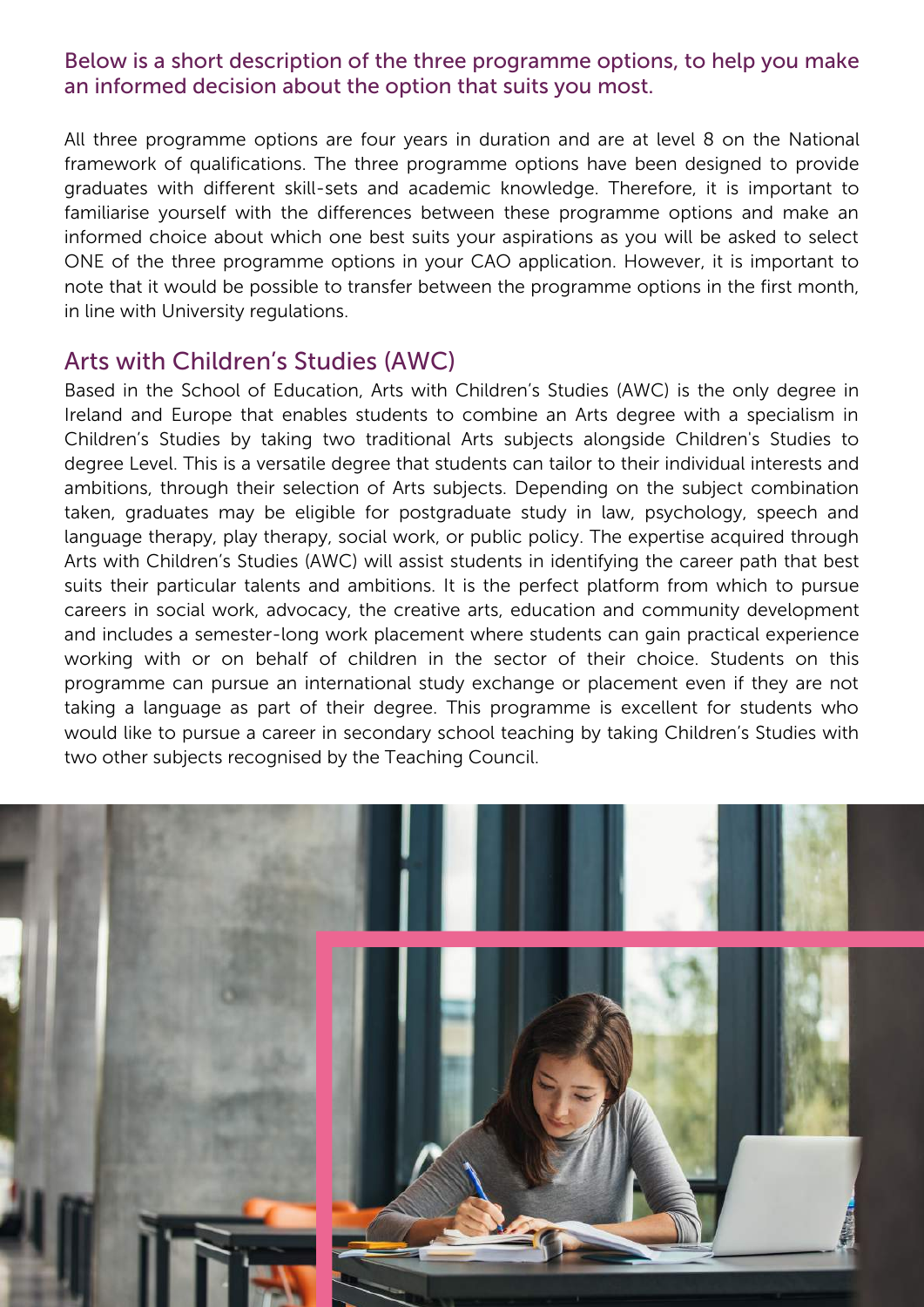# Arts in Children's Studies (ACS)

Based in the School of Education, Arts in Children's Studies (ACS) provides unique and applied training that is not available anywhere else in Europe. This programme provides students with the knowledge, confidence and transferable skills to identify their preferred career path. Students may choose a language pathway, studying a modern language alongside Children's Studies and undertaking a work placement or study abroad, or a social sciences pathway, opening opportunities for postgraduate study in social work. Students on this programme can pursue an international study exchange or placement even if they are not taking a language as part of their degree. Students on this programme are expected to work with children from the very first semester and throughout the four years, including a semester long placement, thus mixing the academic experience with practice work. Graduates will be well-placed to pursue careers in Education, Community Development Work, and Research, as well as to gain entry to postgraduate degrees in teaching, play therapy, social work, health promotion, arts administration, special education needs and public advocacy. This programme is excellent for students who would like to pursue a career in primary school teaching

## Arts in Child, Youth and Family: Policy and Practice (APP)

The BA in Child, Youth and Family: Policy and Practice is a programme of the UNESCO Child and Family Research Centre within the Discipline of Applied Social Science at the School of Political Science and Sociology. The programme is ideal for students who wish to pursue a career working directly for positive change and support in the lives of children, young people and families, whether through frontline practice or shaping effective policy response. It examines the impact of societal developments on children, young people and families over the life course, nationally and internationally. Students learn about the latest policy and practice approaches in the field and gain in-depth understanding of topics relating to the advancement of social justice, social inclusion, and protection of vulnerable cohorts, as well as addressing issues such as poverty, trauma, and conflict. Students benefit from small group teaching and learning strategies with dedicated modules to support personal and professional development. The programme offers exceptional professional placement opportunities that ensure students will acquire both the theoretical grounding and practical knowledge required to work in the sector. Graduates are well prepared to pursue career opportunities and/or further studies relating to youth work, child welfare and family support, educational settings, community development practice, disability services, social work, social policy, civil or public service or research-based opportunities. Related postgraduate opportunities at NUI Galway include the MA in Social Work, MA in Family Support Studies and the MA in Child, Youth and Community.